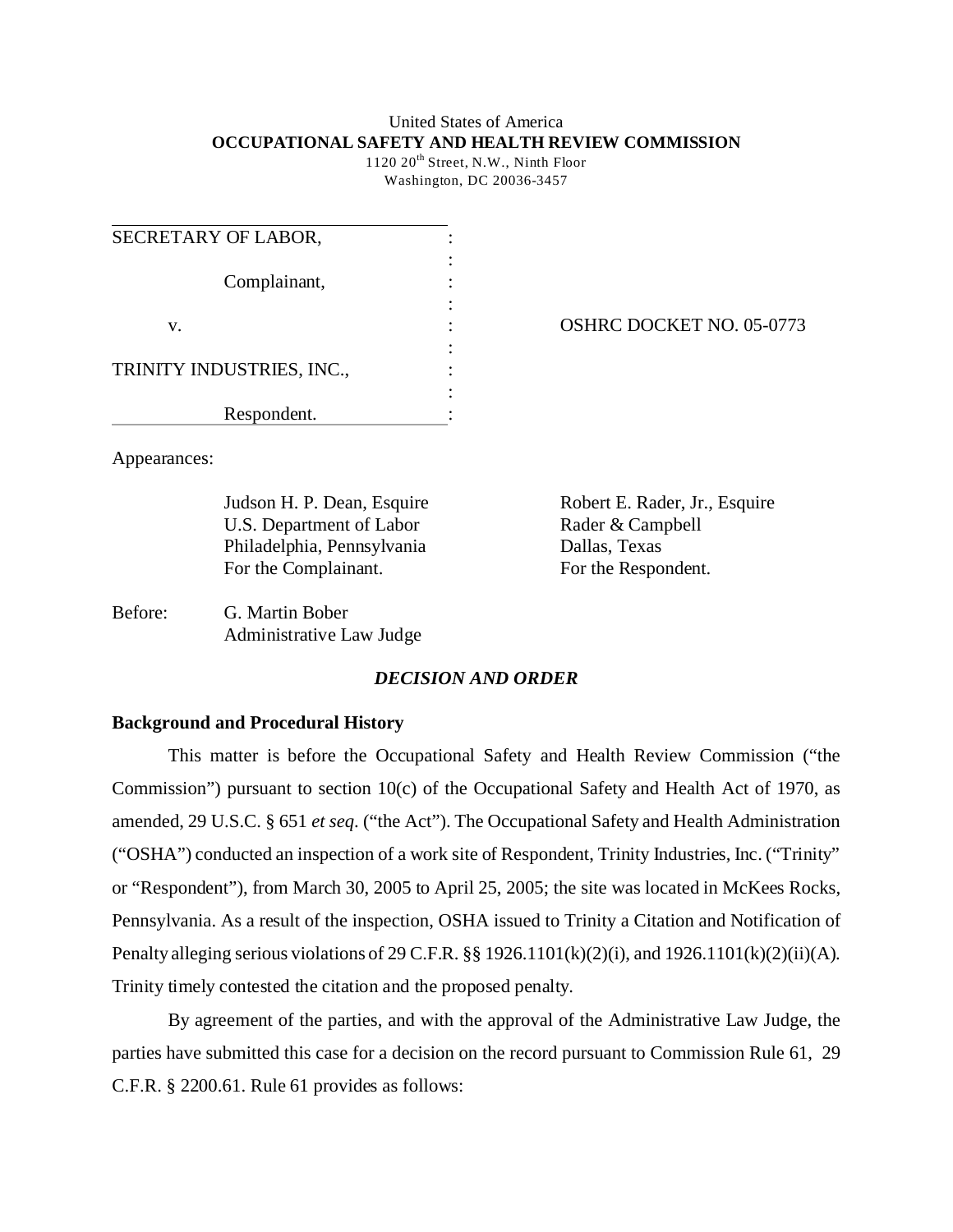A case may be fully stipulated by the parties and submitted to the Commission or Judge for a decision at any time. The stipulation of facts shall be in writing and signed by the parties or their representatives. The submission of a case under this rule does not alter the burden of proof, the requirements otherwise applicable with respect to adducing proof, or the effect of failure of proof. \* \* \* .

## **Stipulation of Facts**<sup>1</sup>

Complainant Secretary of Labor and Respondent Trinity Industries, Inc., make the following stipulations of fact because they believe this case is controlled by an issue of law. Such stipulations are made to avoid the time and expense of an evidentiary hearing and are for the purposes of this proceeding only.

1. Trinity Industries, Inc., is an employer subject to the Occupational Safety and Health Act.

2. The Review Commission has jurisdiction over these proceedings.

3. The citation in this case involves a foundry in McKees Rocks, Pennsylvania. Trinity purchased the McKees Rocks facility from Century America, Corporation in late 1988. The facility was constructed prior to 1980.

4. Shortly before Trinity purchased the McKees Rocks facility, Helmut Hvizdalek, then the plant manager for Century America, negotiated a contract for Salem Furnace Company in Pittsburgh to remove and replace the water system and do related work on a "pusher furnace" in the facility. The work required removing the outer brick wall and the inner insulation blanket, intended to prevent heat loss, all the way down to the metal furnace itself in the area where the piping goes to the furnace.

5. Helmut Hvizdalek contracted with Salem Furnace because Century America had used them in the past and based on their previous work Hvizdalek was confident they were experts in repairing and rebuilding furnaces, including removal of asbestos if necessary.

6. Trinity purchased the McKees Rocks facility after Helmut Hvizdalek negotiated the contract with Salem Furnace but before Salem Furnace began the work. After Trinity purchased the facility, Trinity issued its own purchase order to Salem Furnace to complete the repair work on the furnace previously negotiated by Helmut Hvizdalek. The total price for the work was \$585,000 and Trinity paid Salem Furnace that amount when the work was completed in early 1989. Trinity is

<sup>&</sup>lt;sup>1</sup>The following sets out verbatim the Stipulation of Facts submitted by the parties.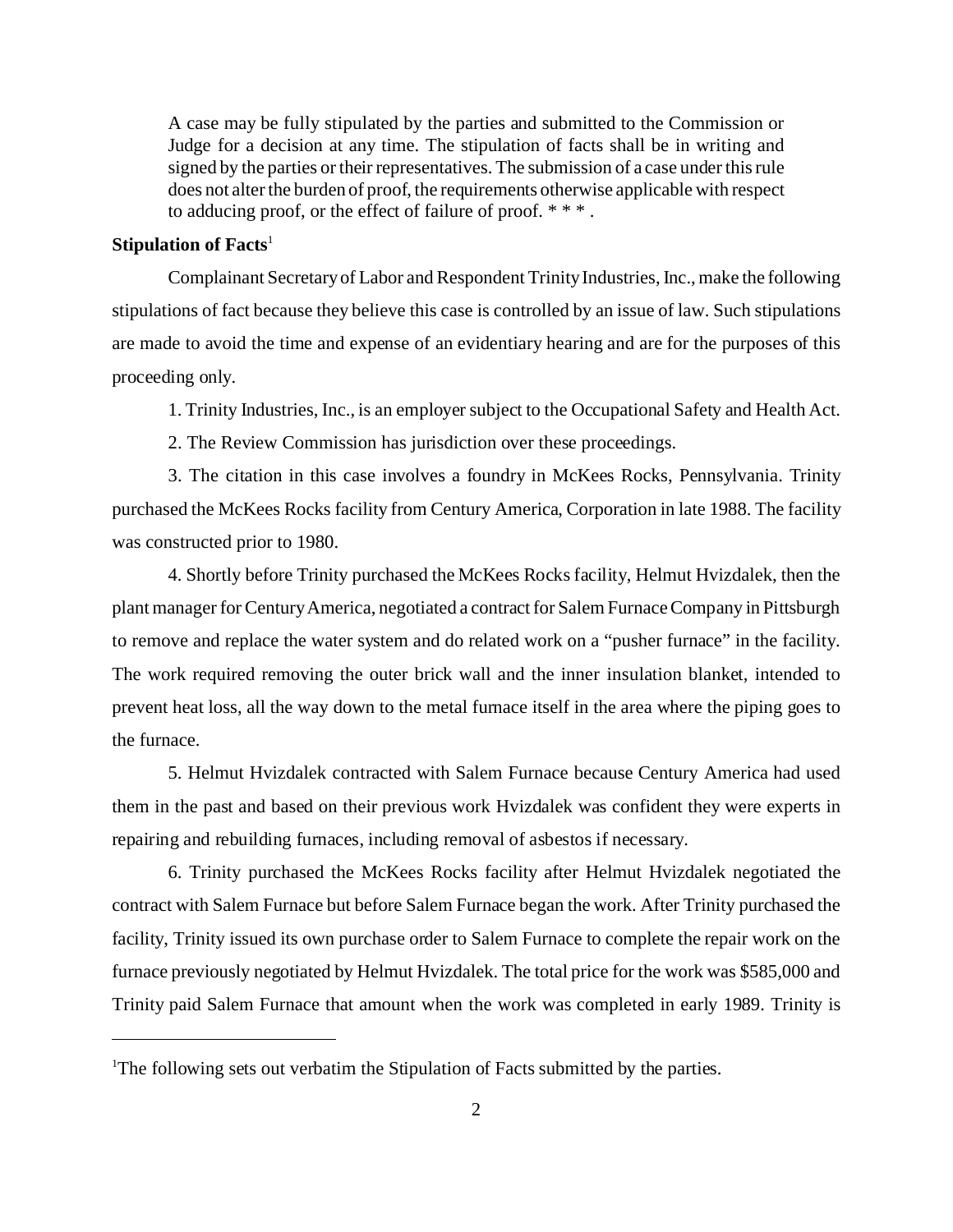currently the owner of the building/facility, and was the owner at the time of the alleged violation at issue.

7. When Trinity purchased the McKees Rocks facility, Helmut Hvizdalek stayed on at the facility as general manager of Trinity's forged products division. Helmut Hvizdalek is the only person still employed by Trinity with knowledge of the furnace repairs in 1989.

8. When Salem Furnace removed and replaced the insulation blanket in 1989 they did not inform Helmut Hvizdalek or anyone else at Trinity that the inner insulation blanket was asbestos and there was no discussion about the insulation blanket. Mr. Hvizdalek therefore believed either that it was not asbestos or, if it was asbestos, that Salem had properly disposed of it. Either way, at the conclusion of the work Helmut Hvizdalek believed that there was no asbestos in the area where Salem had worked. Trinity does not currently possess any documentation relating to the work performed by Salem Furnace in 1989.

9. In 2005 the outer brick wall in the same area of the pusher furnace needed to be replaced. Trinity could not use Salem Furnace again because in the intervening sixteen years they sold out to another company and are no longer in business. Trinity therefore contracted with Pli-Brico in Salem, Ohio to replace the brick.

10. In the past, whenever Trinity has had repair work performed on furnaces it has tested for asbestos. In this case, however, because of the repair work in 1989 and the belief that any asbestos had been removed by Salem Furnace in the area where Pli-Brico would be working, Trinity did not test or inspect for asbestos before hiring Pli-Brico or at any time before Pli-Brico began the work, and Trinity did not notify Pli-Brico that asbestos was present.

11. In fact the insulation blanket did contain asbestos. Both Pli-Brico and Trinity were surprised that the inner insulation blanket contained asbestos because this was the same area where Salem Furnace did their repair work in 1989. In 1989 Salem had removed the outer brick and insulation blanket all the way down to the metal. Therefore, for there to still be asbestos in that area could only mean that Salem had either replaced an existing asbestos blanket or installed a new asbestos blanket.

12. Trinity was aware at all times before Pli-Brico began the work that the furnace was covered by an insulation blanket located under the outer brick exterior. However, neither Helmut Hvizdalek nor Trinity anticipated that when Salem Furnace replaced that insulation blanket in 1989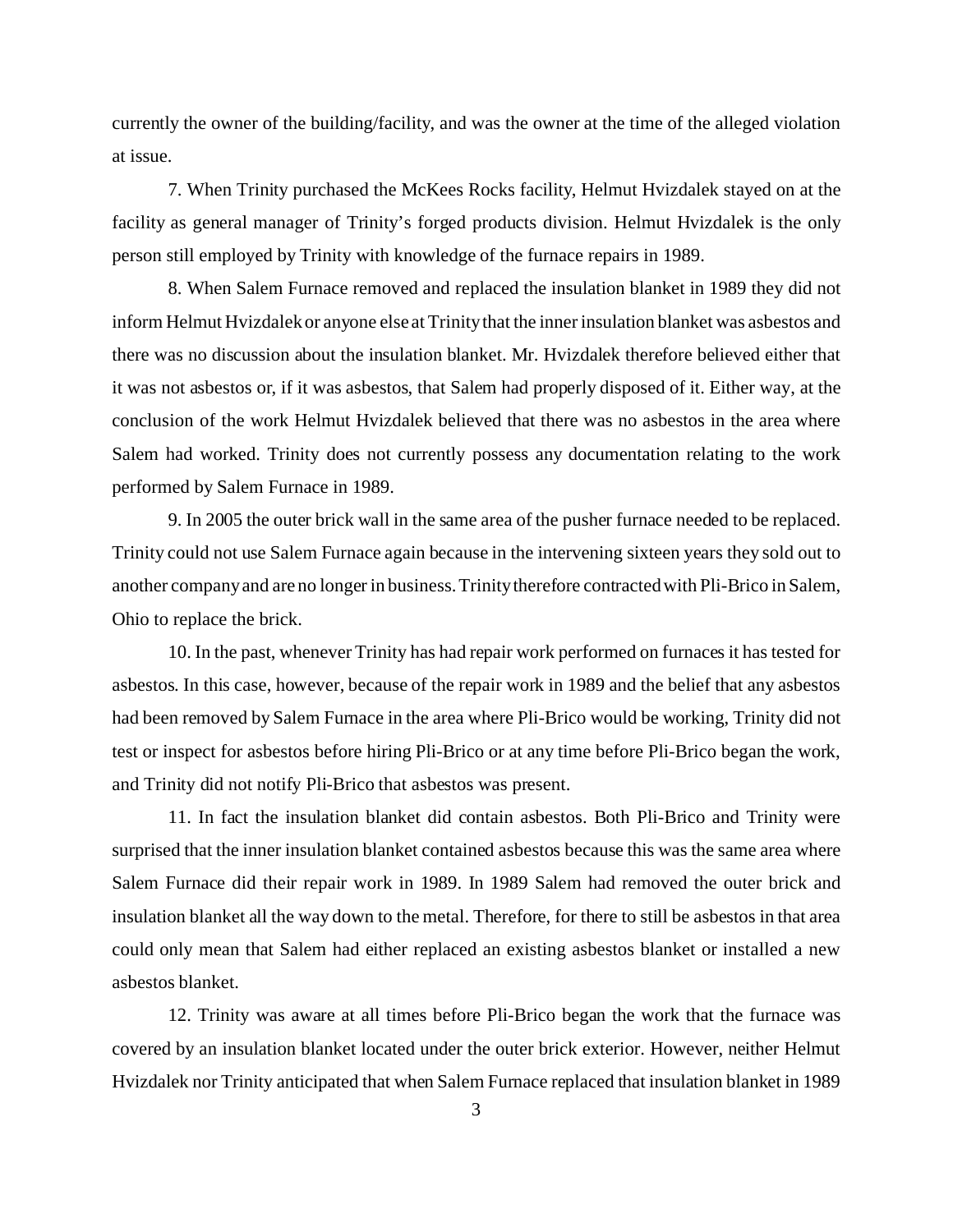that they replaced it with another asbestos blanket. Mr. Hvizdalek, and Trinity, believed that if there had been asbestos in the area of the furnace it had been removed in 1989. Prior to the work performed by Pli-Brico, neither Helmut Hvizdalek nor Trinity had actual knowledge that asbestos was present in the area to be repaired by Pli-Brico.

13. The contractor Pli-Brico began its work on Saturday, March 26, 2005. The asbestos in the insulation blanket beneath the outer brick was not identified until approximately 2:00 p.m. on Monday, March 28, 2005 (no work was performed on Sunday, March 27, 2005), when an employee of the facility observed that some of the insulation blanket material, which had been removed by Pli-Brico and placed in a dumpster, looked like it contained asbestos. At this time, Pli-Brico stopped the work, and Trinity conducted its own testing of the insulation blanket material and determined that it did contain asbestos. The bulk samples conducted by Trinity on March 28, 2005, contained 15% amosite asbestos.<sup>2</sup>

14. Once it was determined that the insulation blanket material contained asbestos, the area was sealed off and arrangements were made to properly remove and dispose of the asbestos.

15. On March 30, 2005, OSHA conducted an inspection of Trinity's facility in McKees Rocks. The Compliance Safety and Health Officer ("CSHO") collected two bulk samples of the insulation blanket from an area where employees of the contractor (Pli-Brico), including but not limited to Blaine Daugherty, III, and Dan Neely, had been working on March 26, 2005 for a full eight hour shift, and on March 28, 2005 until approximately 2:00 p.m. One sample was found to consist of fiberglass, the second sample contained 5% amosite asbestos. The CSHO also collected a bulk sample of the insulation blanket material that had been removed and placed in the dumpster. That sample contained 3% amosite asbestos.

16. As a result of the inspection OSHA issued a citation for: (1) a Serious violation of 29 C.F.R. § 1926.1101(k)(2)(i) based on the following alleged facts: "Before work was conducted in the Pusher Furnace, the employer failed to determine the presence, location and quantity of asbestos-

<sup>&</sup>lt;sup>2</sup>This sentence originally stated that the bulk samples contained "5% amosite asbestos." The Secretary's letter of September 16, 2005 amended the sentence to read "15% amosite asbestos."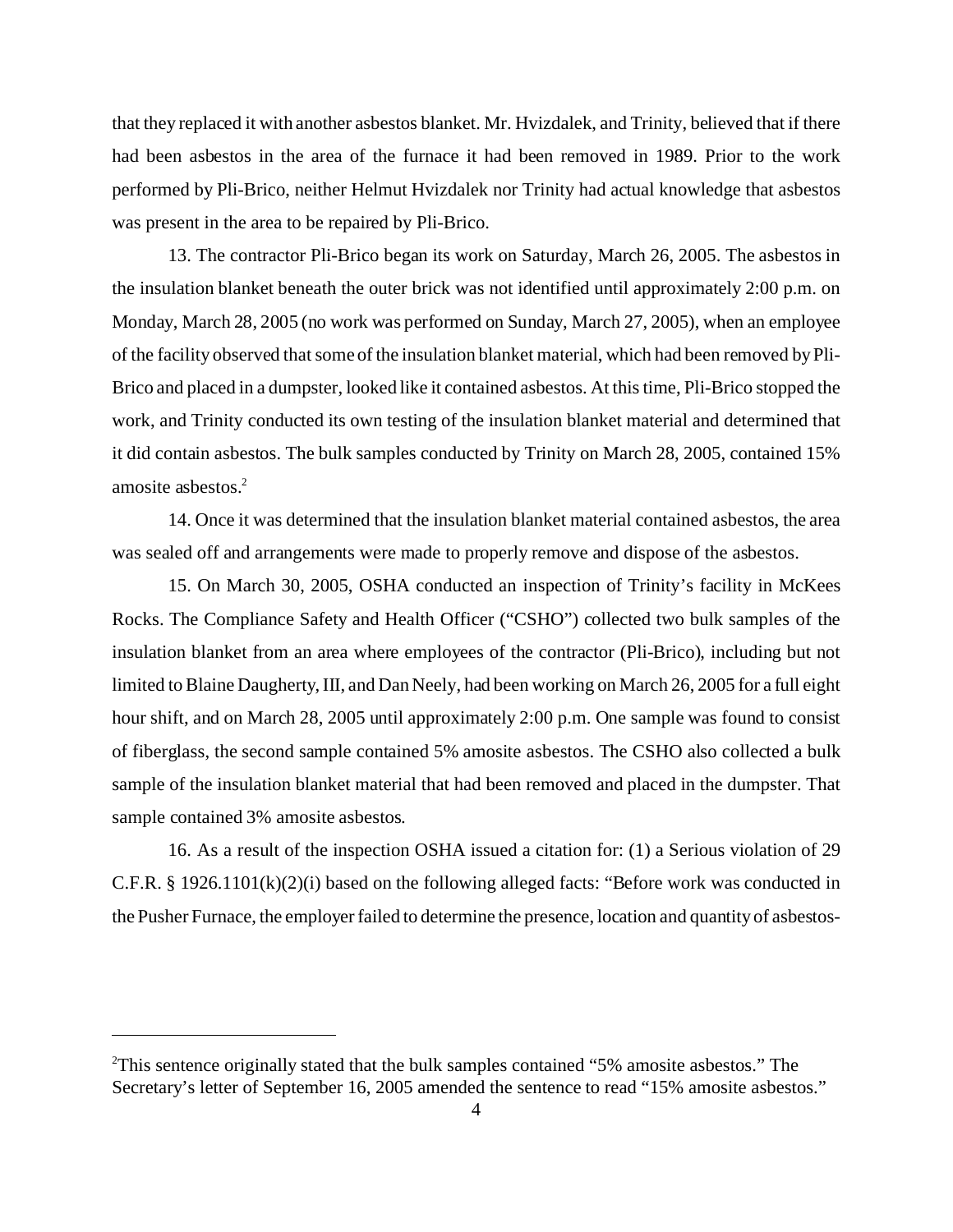containing material. Employees removing fire brick disturbed backing containing 3 to 5% $^3$  amosite asbestos"; and (2) a Serious violation of 29 C.F.R. § 1926.1101(k)(2)(ii)(A) based on the following alleged facts: "Before repair work was done on the Pusher Furnace, the employer failed to notify prospective employers bidding for work whose employees reasonably can be expected to be exposed to areas containing asbestos containing material (ACM) or presumed asbestos containing material (PACM)." The citation proposes a total penalty of 2,000.

#### **Motion to Strike**

On August 12, 2005, counsel for the Secretary notified the undersigned that the parties agreed that the "case may be decided on written motions without need of a hearing." The parties filed a stipulation of facts, briefs and, thereafter, response briefs. However, with her brief filed October 11, 2005, the Secretary indicated she had included the OSHA-1B form from the inspection as Exhibit A to her brief, to support the serious classification of the violations and the proposed penalty.<sup>4</sup>

On October 26, 2005, Respondent filed its Motion to Strike. Respondent asserts that (1) "[t]he parties agreed to submit this case on stipulated facts," (2) "[t]o that end, the parties negotiated and agreed to a joint Stipulation of Facts in accordance with Commission Rule 61," (3) the parties agreed on the stipulated facts, signed the stipulation, and filed it with the Commission, (4) the "Stipulation of Facts include[d] 'all material facts,'" (5) after the Stipulation of Facts was filed, the Secretary submitted, as supplemental evidence, an OSHA-1B as an exhibit to her brief, (6) the OSHA-1B was included in her brief "to support the classification of the citation and the proposed penalty," and (7) the OSHA-1B should "not be considered by the Judge or the Commission because they are outside the agreed Stipulation of Facts."

On November 9, 2005, the Secretary filed her reply. The Secretary asserts that: (1) "[a]t the outset of litigation, Respondent expressly based its contest of the Citation upon one specific argument: that, under the circumstances, Respondent acted with reasonable diligence in assuming that the area in which Plibrico employees would be working was free of asbestos. Respondent did

<sup>&</sup>lt;sup>3</sup>On September 16, 2005, the Secretary, without objection from Respondent, amended the last sentence of paragraph 13. As noted in footnote 2, *supra*, the amendment changed the sentence from "contained 5% amosite asbestos" to "contained 15% amosite asbestos." No such change was requested for paragraph 16.

<sup>&</sup>lt;sup>4</sup>Despite the Secretary's statement in her brief, there was no Exhibit A included with the brief.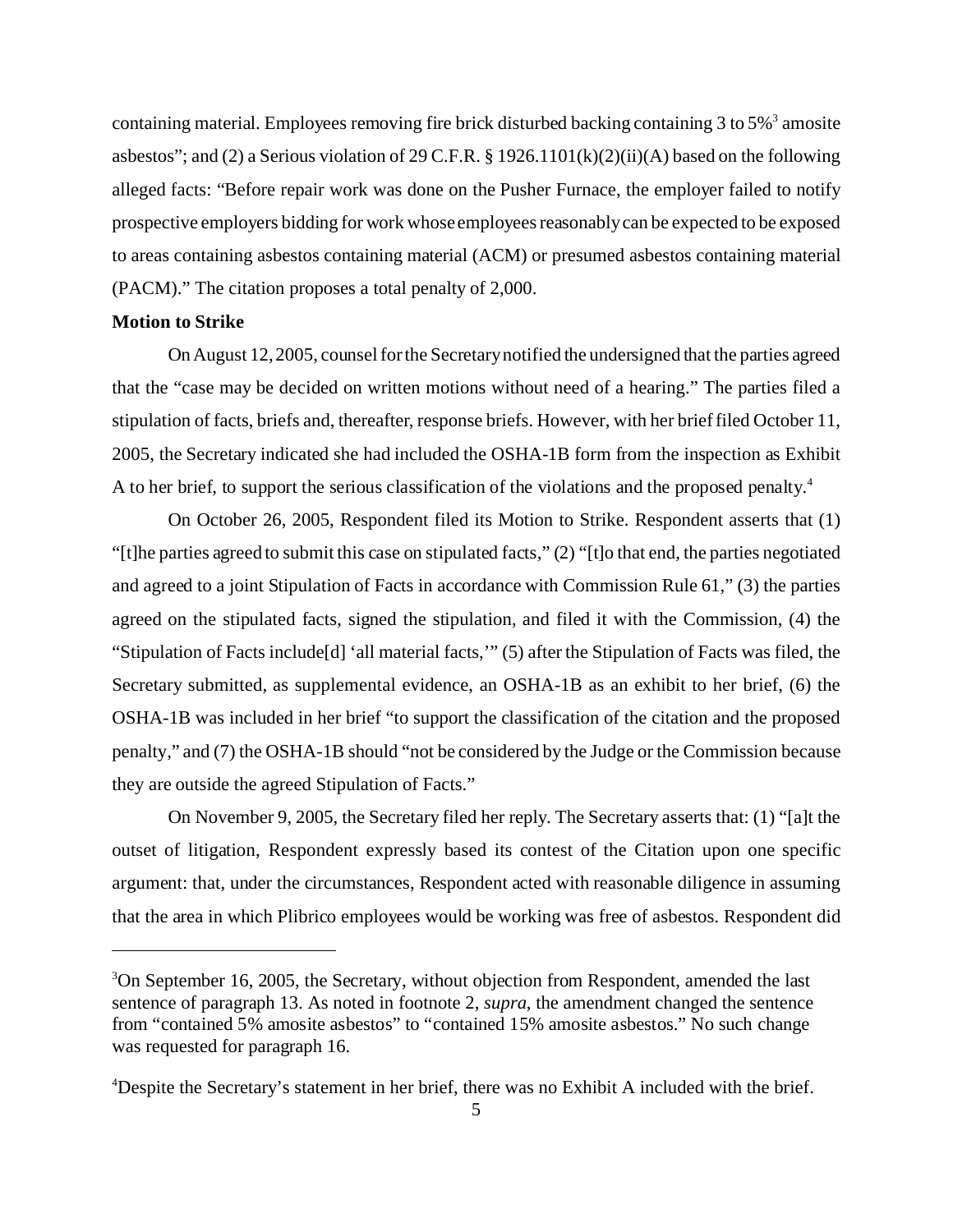not at any time indicate to Complainant that it intended to dispute the proposed penalty;" (2) "the OSHA-1B form had already been produced to Respondent during discovery, and Respondent therefore had full knowledge of the factual basis for OSHA's proposed penalty at this time;" and (3) admitting the OSHA-1B into the record "would be fair under the circumstances: the accuracy of this information is not disputed by Respondent; the information does not in any way contradict any of the Factual Stipulations already submitted; and the sole reason that not all of the penalty-related information from the OSHA-1B appears in the Stipulated Facts is because Respondent did not disclose its intention to challenge the proposed penalty."

As Respondent points out, evidentiary stipulations are binding on the parties who make them, including the government. *See Thrash v. O'Donnell*, 448 F.2d 886, 889 n.7 (5<sup>th</sup> Cir. 1971). *See also Mull v. Ford Motor Co.*, 368 F.2d 713, 716 (2d Cir. 1966). Moreover, "facts agreed to by the parties ... are to be considered facts on the trial, without further evidence....The trial court may not disregard the facts stipulated to by the parties or require evidence to support them." *U.S. v. Sommers*, 351 F.2d 354, 357 ( $10<sup>th</sup>$  Cir. 1965). In addition, a pretrial stipulation remains binding between the parties during subsequent proceedings unless a failure to modify or set it aside would result in manifest injustice. *Waldorf v. Borough of Kenilworth*, 878 F. Supp. 686, 694 (D. N.J. 1995), *aff'd sub nom. Waldorf v. Shuta*, 142 F.3d 601, 618 (3d Cir. 1998). In this case, when the Secretary entered into stipulation discussions with Trinity, she had in her possession the OSHA-1B at issue. The Secretary should have made the contents of the OSHA-1B a stipulation at that time, particularly since it contained information relevant to the serious classification of the alleged violations and to the appropriateness of the proposed penalty. When she did not do so, she relinquished her legal right to include the contents of the OSHA-1B in the stipulation of facts. Under the circumstances of this case, I find that there is no manifest injustice in not receiving the OSHA-1B in evidence. Trinity's motion to strike is accordingly granted.

#### **Essential Facts**

The essential facts are not in dispute. In 1988, Trinity purchased a foundry, located in McKees Rocks, Pennsylvania, from Century America Corporation ("Century"). The facility was constructed prior to 1980. Shortly before Trinity purchased the facility, Century's plant manager, Helmut Hvizdalek, contracted with Salem Furnace Company ("Salem") to work on a pusher furnace at the facility. The contract provided that Salem would remove the outer brick wall and the inner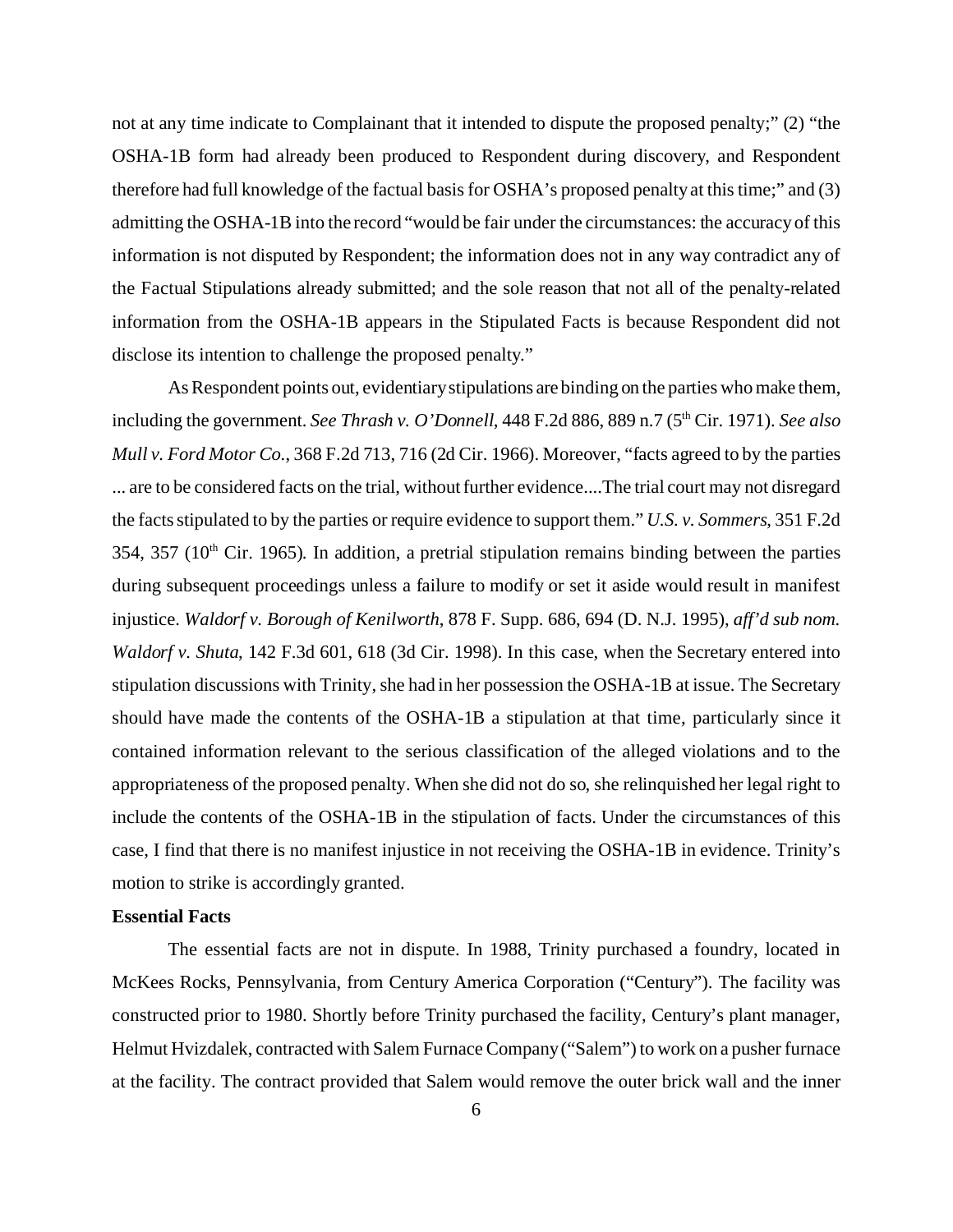insulation blanket all the way down to the metal pusher furnace in the area where the piping went to the furnace. When Salem removed and replaced the insulation blanket in 1989, it did not inform anyone at Trinity that the insulation blanket contained asbestos. Trinity issued its own purchase order to Salem, and Salem was paid \$585,000 after the work was completed in early 1989.

In 2005, the outer brick wall in the same area of the pusher furnace needed to be replaced, and Trinity contracted with Pli-Brico to replace the brick. Based upon its belief that Salem would have either informed it of the presence of asbestos or removed any asbestos material from the furnace during the work in 1989, Trinity mistakenly assumed that the area to be worked on contained no asbestos. Trinity, therefore, did not test or inspect the furnace area for the presence of asbestos before Pli-Brico commenced its work. However, the insulation blanket did in fact contain asbestos, and both Pli-Brico and Trinity were surprised to learn that such was the case in light of the work that Salem had done in 1989. Before Pli-Brico performed its work, neither Mr. Hvizdalek nor Trinity had actual knowledge that asbestos was present in the area to be repaired.

Pli-Brico began its work at the facility on March 26, 2005, and continued its work on March 28, 2005.<sup>5</sup> At about 2:00 p.m. on March 28, an employee of the facility observed that some of the insulation blanket material, which had been removed by Pli-Brico and placed in a dumpster, looked like it contained asbestos. At that point, Pli-Brico stopped its work, and Trinity conducted its own testing of the insulation blanket material and determined that it did contain asbestos. The area was then sealed off and arrangements were made to properly remove and dispose of the asbestos. On March 30, 2005, an OSHA Compliance Officer conducted an inspection of the foundry, and, thereafter, the Citation and Notification of Penalty described *supra* was issued.

## **The Cited Regulations**

Item 1a alleges a violation of 29 C.F.R.1926.1101 $(k)(2)(i)$ , which provides as follows:

(k) *Communication of hazards.* (2) *Duties of building and facility owners.* (i) Before work subject to this standard is begun, building and facility owners shall determine

<sup>5</sup> As set out in Stipulation 13, *supra*, no work was performed on March 27, 2005, a Sunday.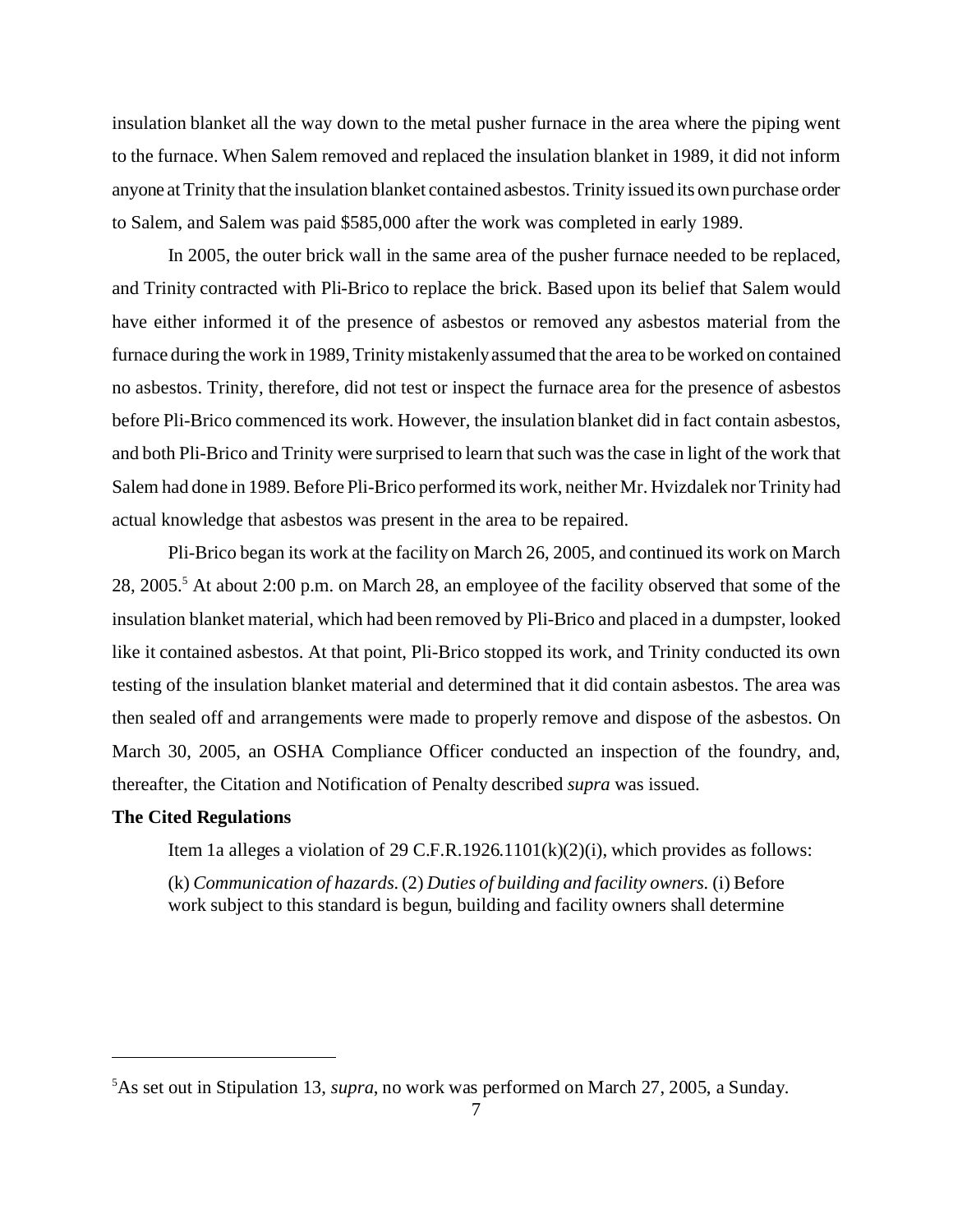the presence, location, and quantity of ACM and/or PACM<sup>6</sup> at the work site pursuant to paragraph  $(k)(1)$  of this section.

Item 1b alleges a violation of 29 C.F.R.1926.1101(k)(2)(ii)(A), which states that:

(ii)Building and/or facility owners shall notify the following persons of the presence, location and quantity of ACM or PACM at the work sites in their buildings and facilities. Notification either shall be in writing, or shall consist of a personal communication between the owner and the person to whom notification must be given or their authorized representatives: (A) Prospective employers applying or bidding for work whose employees reasonably can be expected to work in or adjacent to areas containing such material.

## **The Positions of the Parties**

According to the Secretary, the issue in this case is whether Trinity violated the two cited standards by (1) failing to determine the presence, location and quantity of PACM before the contractor began work at the site, and (2) failing to communicate information about the PACM to the contractor hired to perform the work in the area where the PACM was located. The Secretary contends she has met her burden of proof as to all elements of the alleged violations.

According to Respondent, the citation must be dismissed as a matter of law. It notes that there was exposure only to employees of Pli-Brico, a separate employer, and that the Fifth Circuit Court of Appeals has held that an employer cannot be found in violation of a standard if its own employees are not affected by the noncompliance. *Melerine v. Avondale* Shipyards*, Inc.,* 659 F.2d 706, 711 ( $5<sup>th</sup>$  Cir. 1981). Trinity points out that it is headquartered in Dallas, Texas, which is located in the Fifth Circuit, and that the Commission must apply Fifth Circuit precedent in this case.

Respondent further contends that even if Trinity had liability for the exposure of Pli-Brico employees, the citation must still be dismissed because the Secretary has not proved knowledge. Trinity notes that the Secretary asserts that the element of knowledge in this case is established by a presumption that the insulation blanket around the furnace contained asbestos as the building was built before 1980; because of this presumption, she argues, Trinity is deemed to have knowledge that

<sup>6</sup> Under the standard, ACM refers to asbestos-containing material, and PACM refers to presumed asbestos containing material. Further, PACM includes thermal system insulation and surfacing material found in buildings constructed no later than 1980. The designation of material as PACM may be rebutted pursuant to paragraph (k)(5) of the standard. *See* 29 C.F.R. 1926.1101(b).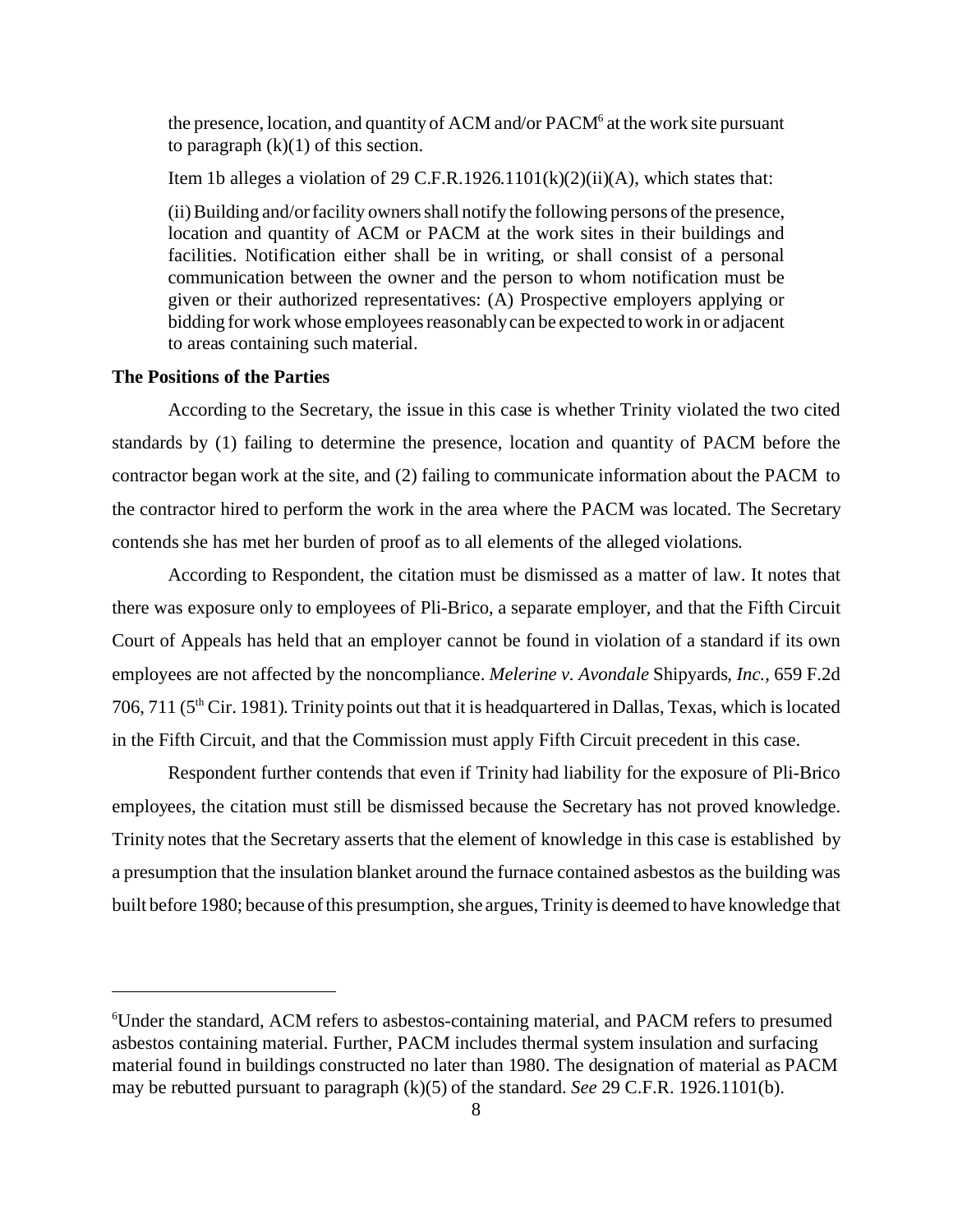asbestos was present unless Trinity affirmatively proved otherwise by using the specific testing procedures set forth in the standard.

Respondent asserts that the effect of such a presumption is to shift the burden of proof as to knowledge from the Secretary to Trinity and that doing so is contrary to Fifth Circuit precedent. It points out that in that Circuit, the only effect of a presumption is to shift the burden of producing evidence in regard to the presumed fact; it does not shift the burden of persuasion. *Pennzoil Co. v. Federal Energy Regulatory Comm'n,* 789 F.2d 1128, 1136 (5<sup>th</sup> Cir. 1986). It also points out that once a respondent produces evidence challenging the presumed fact, the presumption disappears from the case; the presumption is dispelled upon the introduction of evidence that would support a finding of the nonexistence of the presumed fact. *Id.* at 1136-38. Respondent notes that pursuant to the parties' stipulations, Trinity had no actual knowledge of the presence of asbestos and reasonably believed that any asbestos had been removed by the previous contractor. Respondent argues that, under *Pennzoil*, the presumption that Trinity knew of the presence of asbestos is dispelled by the stipulations showing Trinity's lack of knowledge; thus, the presumption of knowledge disappears from this case, and the Secretary has no evidence to meet her burden of showing knowledge.

Finally, Respondent contends the Secretary has not proved either the serious classification or the appropriateness of the proposed penalty. It notes that the serious classification depends on whether there is a substantial probability that death or serious physical harm could result from the condition. It also notes there is no evidence of how much time was spent actually removing the insulation blanket itself or how much of the blanket was removed before it was identified as possibly containing asbestos; without evidence of exposure, there can be no determination the citation was serious, and the lack of evidence also precludes the determination of an appropriate penalty.

### *DISCUSSION AND CONCLUSION*

To prove a violation of a specific OSHA standard, the Secretary has the burden of proving that the standard applies, that the terms of the standard were not met, that employees had access to the violative condition, and that the cited employer had actual or constructive knowledge (*i.e.*, either knew or could have known with the exercise of reasonable diligence) of the violative condition. *Access Equip. Sys., Inc.,*18 BNA OSHC 1718, 1720 ((No. 95-1449, 1999).

The stipulated facts in this case establish that Trinity was the owner of the subject building and facility, that the building was constructed before 1980, and that in 2005, Trinity contracted with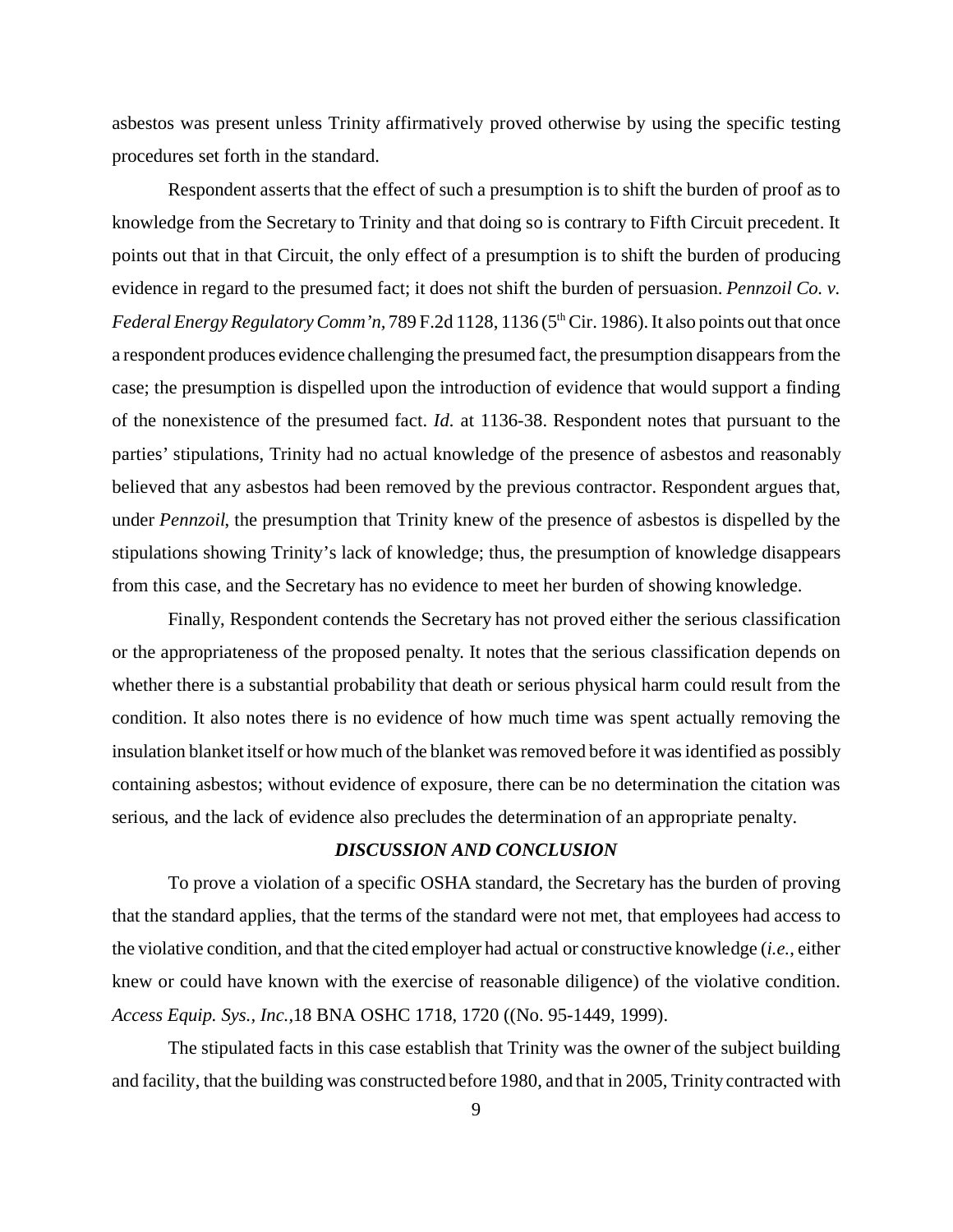Pli-Brico to repair the outer brick wall of the building in the area where the pusher furnace was located. The facts also show that the pusher furnace had an insulation blanket over it to prevent heat loss, that at least part of the blanket was removed during Pli-Brico's work at the site, and that testing of the blanket material revealed it contained from 3 to 15% amosite asbestos. Finally, the facts demonstrate that Trinity did not inspect or test for asbestos before hiring Pli-Brico or at any time before Pli-Brico began the work and that Trinity did not notify Pli-Brico that asbestos was present. (Stip. Nos. 3, 4, 6, 10, 13, 15).

OSHA's asbestos standard applies to, *inter alia*, the "[c]onstruction, alteration, repair, maintenance, or renovation of structures, substrates, or portions thereof, that contain asbestos." *See*  29 C.F.R. 1926.1101(a)(3). In addition, asbestos-containing material, or ACM, means "any material containing more than one percent asbestos," and thermal system insulation, or TSI, means "ACM applied to pipes, fittings, boilers, breeching, tanks, ducts or other structural components to prevent heat loss or gain." *See* 29 C.F.R. 1926.1101(b). Section 1926.1101(k)(1), which is referred to in the first cited standard, provides as follows:

This section applies to the communication of information concerning asbestos hazards in construction activities to facilitate compliance with this standard. Most asbestos-related construction activities involve previously installed building materials. Building owners often are the only and/or best sources of information concerning them. Therefore, they, along with employers of potentially exposed employees, are assigned specific information conveying and retention duties under this section. Installed Asbestos Containing Building Material. Employers and building owners shall identify TSI and sprayed or troweled on surfacing materials in buildings as asbestos-containing, unless they determine in compliance with paragraph (k)(5) of this section that the material is not asbestos-containing. Asphalt and vinyl flooring material installed no later than 1980 must also be considered as asbestos containing unless the employer, pursuant to paragraph  $(g)(8)(i)(I)$  of this section determines that it is not asbestos-containing. If the employer/building owner has actual knowledge, or should have known through the exercise of due diligence, that other materials are asbestos-containing, they too must be treated as such. When communicating information to employees pursuant to this standard, owners and employers shall identify "PACM" as ACM. Additional requirements relating to communication of asbestos work on multi-employer worksites are set out in paragraph (d) of this section.

Based upon the foregoing stipulated facts, the provisions of the asbestos standard set out above, and the language of the cited standards, it is clear the cited standards applied to Pli-Brico's work at the site. It is also clear that Trinity did not satisfy the terms of the standards and that Pli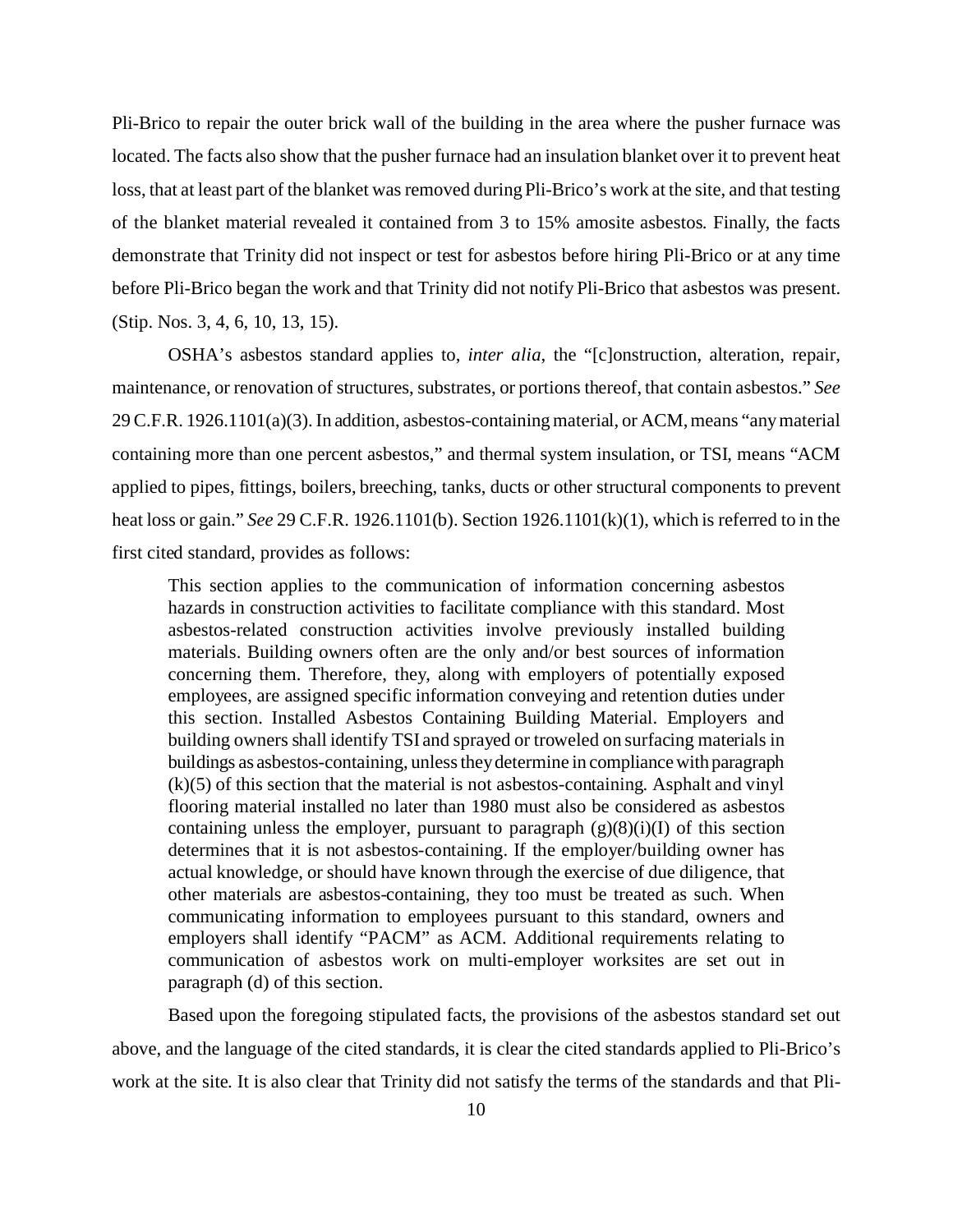Brico's employees had access to the insulation blanket due to Trinity's failure to comply with the standards. As to knowledge, Trinity had no actual knowledge the insulation blanket covering the pusher furnace contained asbestos. However, Trinity, as the building owner, knew the building was constructed before 1980; it also knew an insulation blanket covered the pusher furnace. (Stip. Nos. 3, 4, 5, 12). The asbestos standard plainly requires an employer to identify TSI in buildings constructed no later than 1980 as asbestos-containing unless the employer affirmatively determines that it is not. As Trinity did not do so, the Secretary has demonstrated the knowledge element.

As set out *supra*, Trinity argues the Secretary has not proved knowledge in this case, citing to the Fifth Circuit's holding in *Pennzoil Co. v. Federal Energy Regulatory Comm'n,* 789 F.2d 1128, 1136 (5<sup>th</sup> Cir. 1986).<sup>7</sup> Specifically, Trinity asserts the standard presumes employer knowledge of the presence of asbestos, for situations like the one here, unless the employer proves otherwise by using the testing procedures set forth in the standard; Trinity further asserts the presumption improperly shifts the burden of proof. However, the standard presumes *only the presence of asbestos* in circumstances like those in this case, which the employer may rebut by performing the specified testing. The Commission agreed with this interpretation in *Odyssey Capital Group*, 19 BNA OSHC 1252 (No. 98-1745, 2000). There, the employer's employees were scraping off sprayed-on acoustic paint from apartment ceilings in a building that was built before 1981. The Commission stated, as to the presumption in the standard, as follows:

An employer may overcome the presumption that sprayed- or troweled-on surfacing material in pre-1981 buildings is ACM, if it establishes that an analysis of bulk samples collected in the manner described in 40 C.F.R. § 763.86 shows that the surfacing material does not contain more than one percent asbestos. 29 C.F.R. §§  $1926.1101(k)(1)$ , (5).

<sup>&</sup>lt;sup>7</sup>The Secretary's suggestion that there is no basis for considering Fifth Circuit precedent in this matter is rejected. Pursuant to 29 U.S.C. § 660(a) and (b), any person adversely affected by an order of the Commission may obtain review in any United States court of appeals for the circuit (1) in which the violation is alleged to have occurred, (2) where the employer has its principal office, or (3) in the Court of Appeals for the District of Columbia Circuit. While the Secretary asserts there is no evidence in the record as to the location of Trinity's principal office, I take judicial notice of the fact that Trinity's web site states the company is headquartered in Dallas, Texas. *See* www.trin.net/. Trinity has cited to two cases in the Fifth Circuit in support of its position, which persuades me that, if Trinity does not prevail in this case, it is highly probable that Trinity would file an appeal in the Fifth Circuit. *See D.M. Sabia Co.*, 17 BNA OSHC 1413, 1414 & n.3 (No. 93-3274, 1995).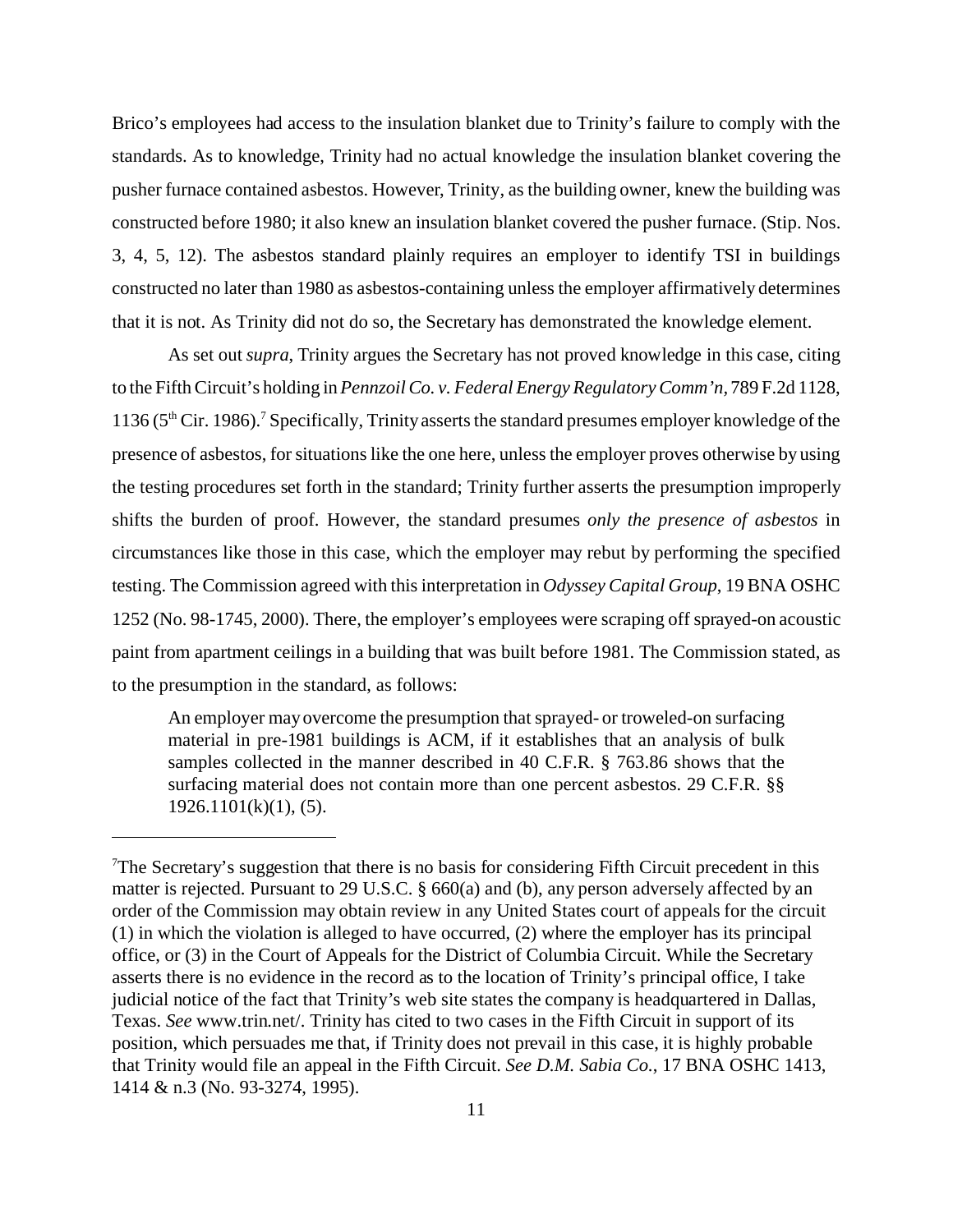*Id*. at 1254. *See also James R. Howell & Co.*, 19 BNA OSHC 1277 (No. 99-1348, 2000). The stipulated facts establish that Trinity did not perform the required testing. (Stip. No. 10). Trinity, consequently, cannot rebut the presumption in the standard.

Moreover, as the Secretary points out, her burden of proof with respect to knowledge in this case is the same as that for all cases, that is, she must show that the employer had actual knowledge of the conditions constituting the violation or that the employer, with the exercise of reasonable diligence, could have known of the conditions. *See, e.g., Access Equip. Sys., Inc.,*18 BNA OSHC 1718, 1720 ((No. 95-1449, 1999). As the Secretary also points out, the Commission in *Odyssey Capital Group*, discussed above, stated that the employer there "was aware of all the conditions constituting the violation." Specifically, it knew that the building had been constructed before 1981, that many of the apartment ceilings had sprayed-on surfacing material, and that no testing under the standard had been done. 19 BNA OSHC at 1254. Odyssey asserted, however, that it was entitled to rely on environmental studies done for its financing entity, showing that no samples of the ceiling material contained as much as one percent asbestos, to establish that it was reasonably diligent in determining the apartments did not contain sufficient asbestos to trigger application of the cited standards. The Commission rejected this assertion, noting that the asbestos standard defined what constituted reasonable diligence; that is, it required the employer to take precautions unless specific testing, done in a way that Odyssey had not done, showed that the material involved contained no more than one percent asbestos. The Commission found that the employer thus "knew or reasonably could have known that the ceiling surface material at issue was PACM and that it failed to conduct the specific testing called for in the [standard]." The Commission therefore agreed with the judge's having affirmed the cited standards. 19 BNA OSHC at 1254-55. *See also James R. Howell & Co.*, cited *supra*. Trinity's first argument is accordingly rejected.

Trinity's other argument, also set out above, is that only Pli-Brico employees had access to the violative condition and that the Fifth Circuit has held that an employer cannot be found in violation of an OSHA standard if its own employees are not affected by the noncompliance. *Melerine v. Avondale Shipyards, Inc.*, 659 F.2d 706, 711 (5<sup>th</sup> Cir. 1981). I have reviewed the *Melerine* decision, and it does, in fact, state that "[i]n this circuit, therefore, the class protected by OSHA regulations comprises only employers' own employees." *Id*. at 712. However, the court in *Melerine* was addressing a regulation giving OSHA accreditation to certain other regulations also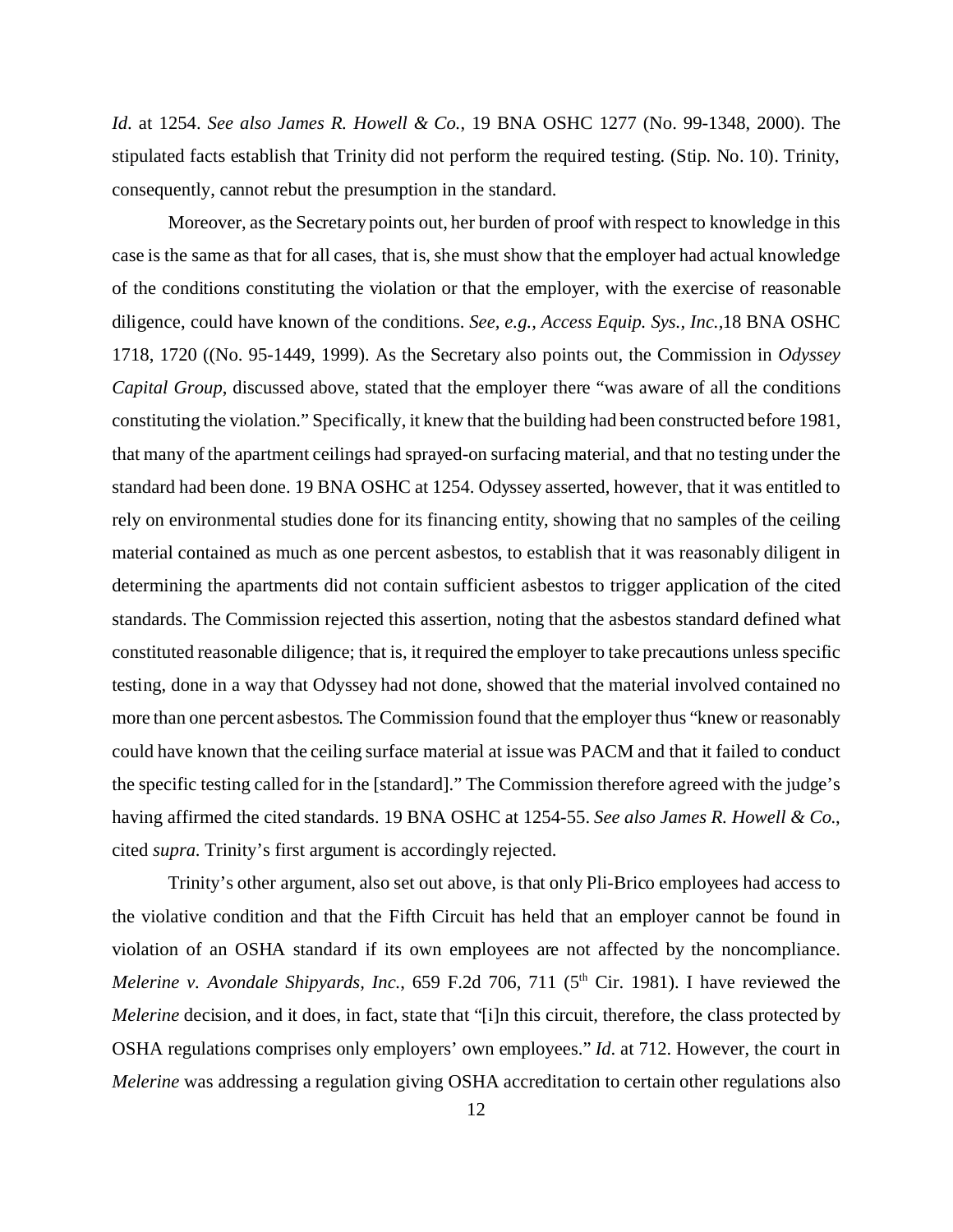at issue. Further, the accrediting regulation required "[e]ach employer [to] protect the employment and places of employment of each of *his* employees engaged in ship repair or a related employment...." *Id.* (Citation omitted). (Italics in decision). Thus, the court was not addressing an OSHA standard like the ones cited here, which specifically require building and facility owners to determine the presence, location and quantity of ACM and/or PACM at their work sites and to communicate the existence of such materials to prospective employers applying or bidding for work whose employees reasonably can be expected to work in or near areas containing the materials. I conclude, therefore, that *Melerine* is not relevant to this decision because it does not address OSHA standards like the ones in issue in this case. Trinity's second argument is rejected, and the Secretary has met her burden of proving violations of the cited standards.

Trinity's final argument is that the Secretary has not shown the violations were serious or that the proposed penalty is appropriate. As set out *supra*, the OSHA-1B, which contained information about the serious nature of the violations and the appropriateness of the proposed penalty, was not admitted into evidence, and there was no other evidence as to these two issues. According to the record, the bulk samples taken by OSHA and Trinity show the insulation material contained from 3 to 15 percent amosite asbestos; further, two Pli-Brico employees were working in the area of the furnace for a full eight-hour shift on March 26, 2005, and for an unspecified amount of time on March 28, 2005, but in any case no later than 2:00 p.m. (Stip. Nos. 13, 15). However, as Trinity points out, Pli-Brico's first task was to remove the outer brick wall, and it could well be that this task took all day on March 26 and most of the employees' workday on March 28. It could also well be that, after removing the brick wall, the only exposure the employees had to the insulation material was when one or both of them pulled off a portion of the material and placed it in the dumpster. This activity could have taken just minutes and could have occurred right before the Trinity employee discovered the material in the dumpster and reported it, at which point Pli-Brico ceased its work. As Trinity notes, the Secretary cannot seriously contend that a single exposure to the insulation material of as little time as 15 minutes, for example, could be classified as a serious violation.

I am aware of the cases the Secretary cites stating that, to show a serious violation of a health standard, the question is whether a disease could result from the violative condition and whether there is a substantial probability of death or serious physical harm if the disease does occur. *Kaiser Aluminum & Chem. Co.*, 10 BNA OSHC 1893, 1897 (No. 77-699, 1982); *Anaconda Aluminum Co.*,